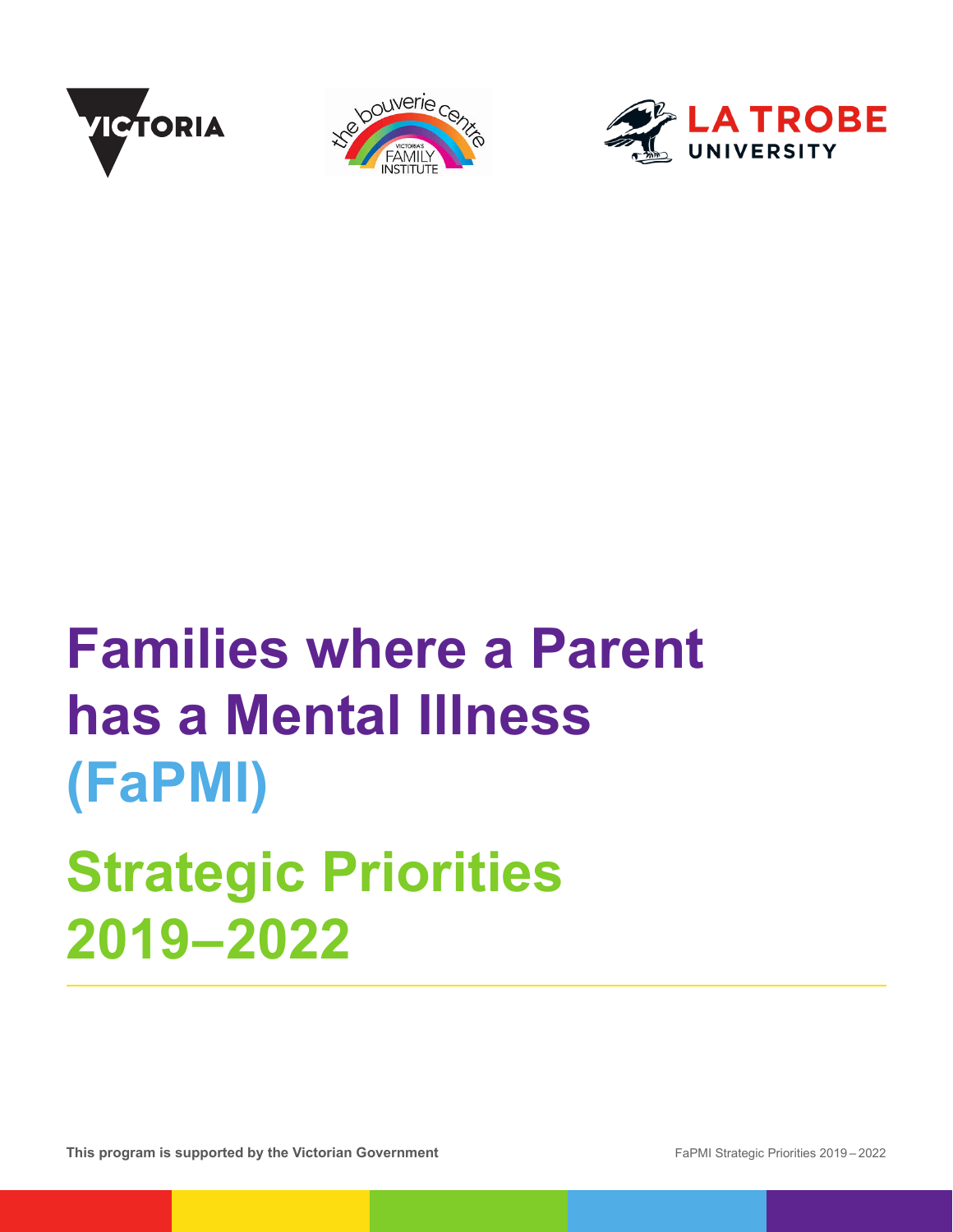### **Table of Contents**

| <b>GLOSSARY OF TERMS</b>             | 03 |
|--------------------------------------|----|
| ABOUT THE FAPMI PROGRAM              | 04 |
|                                      | 04 |
| FAPMI STRATEGIC PRIORITIES 2019-2022 | 05 |
| ANNUAL FAPMI MILESTONES              | 06 |

#### **Acknowledgements**

This document has been developed by The Bouverie Centre. We wish to thank the range of stakeholders who were involved in developing these strategic prorities including DHHS, peak bodies, Area Mental Health Services and FaPMI coordinators.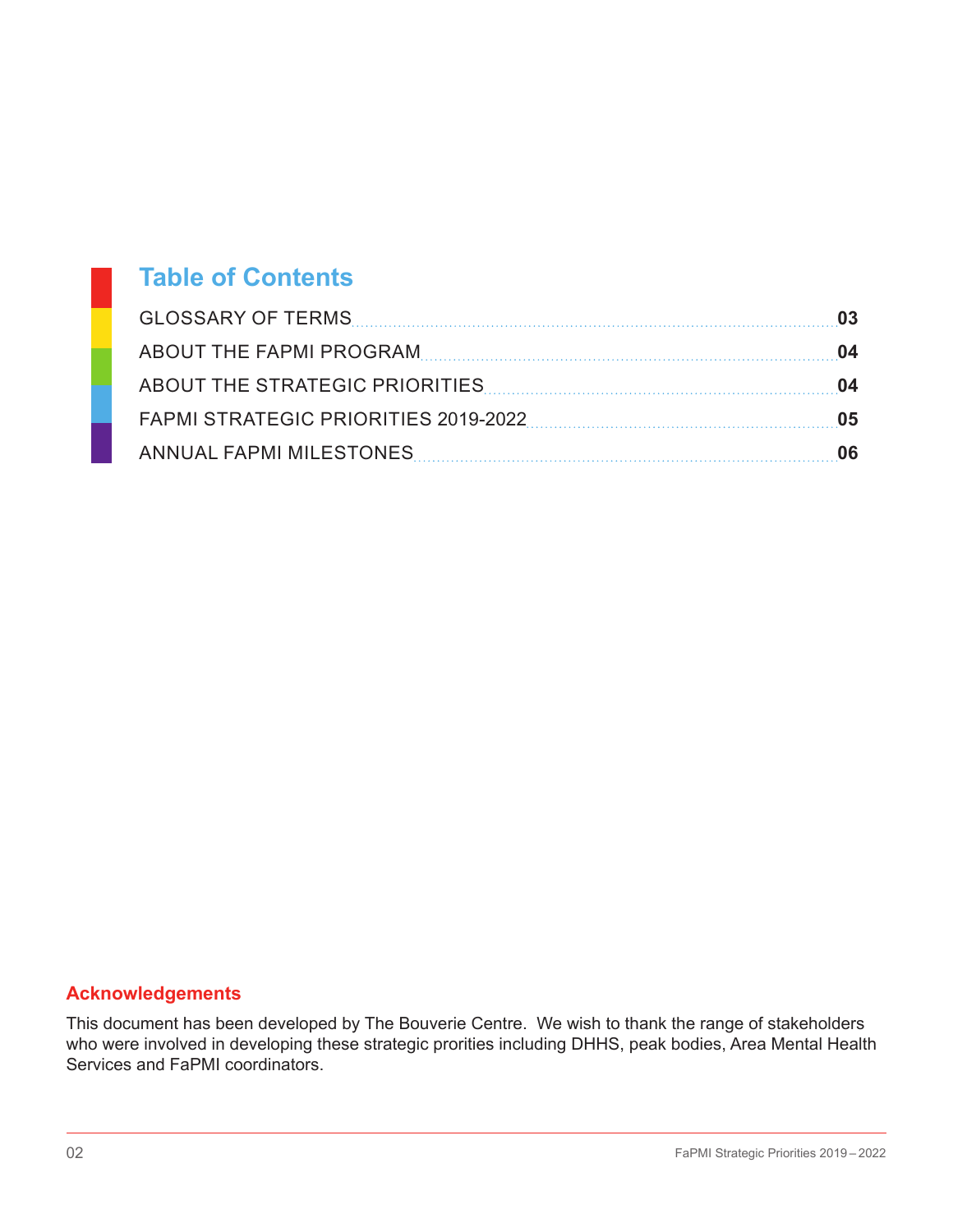# **GLOSSARY OF TERMS**

**CHAMPS:** CHAMPS peer support programs aim to give children aged 8–12 years old (and parents/ carers) opportunities to spend time with others who may have had similar experiences to gain support and age-appropriate information about mental illness. These programs compliment the support which may be provided by others working with families. They are designed to facilitate discussion about mental illness and the impact on families using formats that are appealing to children and adults.

**CMI:** Client Management Interface - The CMI is the local client information system used by each public mental health service.

**FaPMI File Audit Tool:** An existing tool that provides feedback from AMHS community and bed-based data via a sample of randomly selected client records. Analysis of statewide data is conducted by The Bouverie Centre

**Let's talk about Children:** (Let's Talk) is a brief, evidence-based method that trains professionals to have a structured discussion with parents who experience mental illness about parenting and their child's needs.

**Program Monitoring Tool:** Demonstrates local level practice regarding the FaPMI program and initiatives. The analysis of this data over time will show practice shifts and areas requiring quality improvement

**Space4Us:** a peer-support program for 13–18 year-olds who live with, or have significant contact with, a parent and/or family member who has a mental illness. Space4Us gives these young people an opportunity to share their experiences and receive support from other young people in similar situations.

**SSFC – Single Session Family Consultation:** A time-limited and structured process for meeting with a client and her or his family and is focussed on achieving realistic and negotiated goals.

# **TIMEFRAME AND RESOURCES**

#### **The strategic priorities will be tracked by financial year:**

- YEAR 1: 1 July 2019 30 June 2020 \*
- YEAR 2: 1 July 2020 30 June 2021
- YEAR 3: 1 July 2021 30 June 2022

A plus (+) sign in the year column this indicates that the priority for that year will be ongoing. If no plus is seen the task is a discrete action that will end that financial year.

**Each year resources will be emailed out to AMHS with templates and links to support the actioning of the strategic prorities.**

As Year 1 has already commenced, the FaPMI statewide team will contact each AMHS once the document has been circulated to arrange a meeting (face to face or via Zoom) to discuss these strategic priorities and local implications.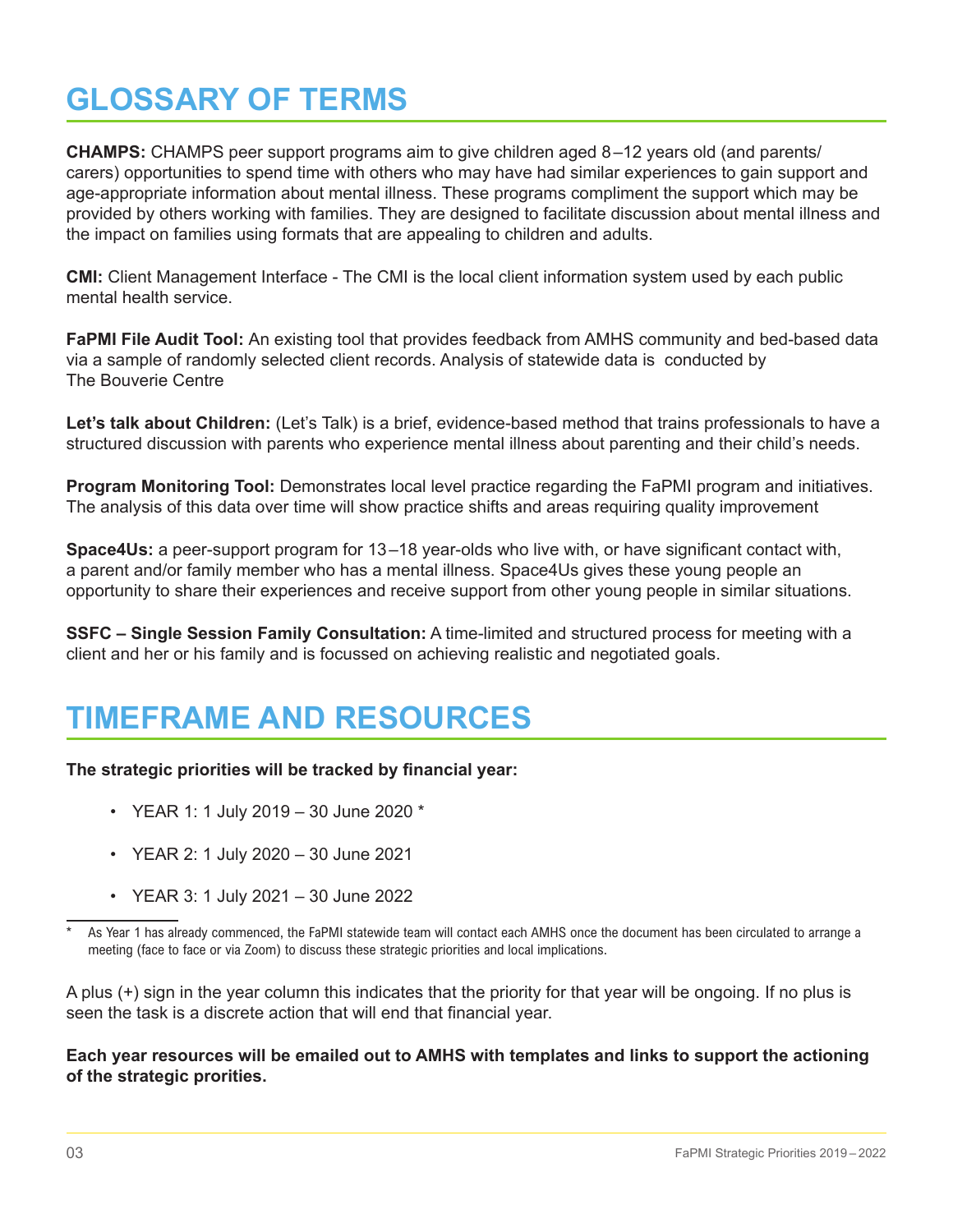# **ABOUT THE FAPMI PROGRAM**

The FaPMI (Families where a Parent has a Mental Illness) program aims to improve outcomes for clients who are parents, their children and their families by reducing the impact of parental mental illness on all family members through timely, coordinated, preventative and supportive action within Adult Mental Health Services (AMHS). The program is operationalised through the appointment of local FaPMI co-ordinators who work within AMHS and with network partners to improve their response to families where a parent has a mental illness. The program has been funded by the Victorian State government since 2007 and was expanded in 2016 to extend coverage to all Victorian clinical adult mental health services and to enhance the statewide co-ordination of the program.

The FaPMI program is coordinated at the statewide level by The Bouverie Centre, a practice-research centre of La Trobe University.

Integral to the program are principles of family inclusion, valuing the contributions of people across the life span with Lived Experience , adopting trauma recovery and strengths-based frameworks, and consideration of the particular needs of families from culturally and linguistically diverse (CALD) and Aboriginal and Torres Strait Islander backgrounds.

# **ABOUT THE STRATEGIC PRIORITIES**

These priorities provide a shared focus of activity across Victoria's clinical mental health services; increased opportunities for sharing knowledge between AMHS and greater consistency in achieving the aims of the FaPMI program. The strategic priorities will inform the development of local FaPMI plans and The Bouverie Centre's coordination of the FaPMI program.

The priorities are intentionally aligned with the Chief Psychiatrist's guideline - working together with families and carers (2018), which highlights the requirement for rigorous data collection for mental health services to:

- Identify family members and carers (including children and young carers) at first contact with the service
- Collect, review and maintain family members' and carers' contact information
- Better identify the parenting status of consumers and their dependent children

The FaPMI strategic priorities follow a general process of three principles:

Year 1: Review, map, and scope

- Year 2: Collect and collate data and information
- Year 3: Implement new initiatives or build on existing work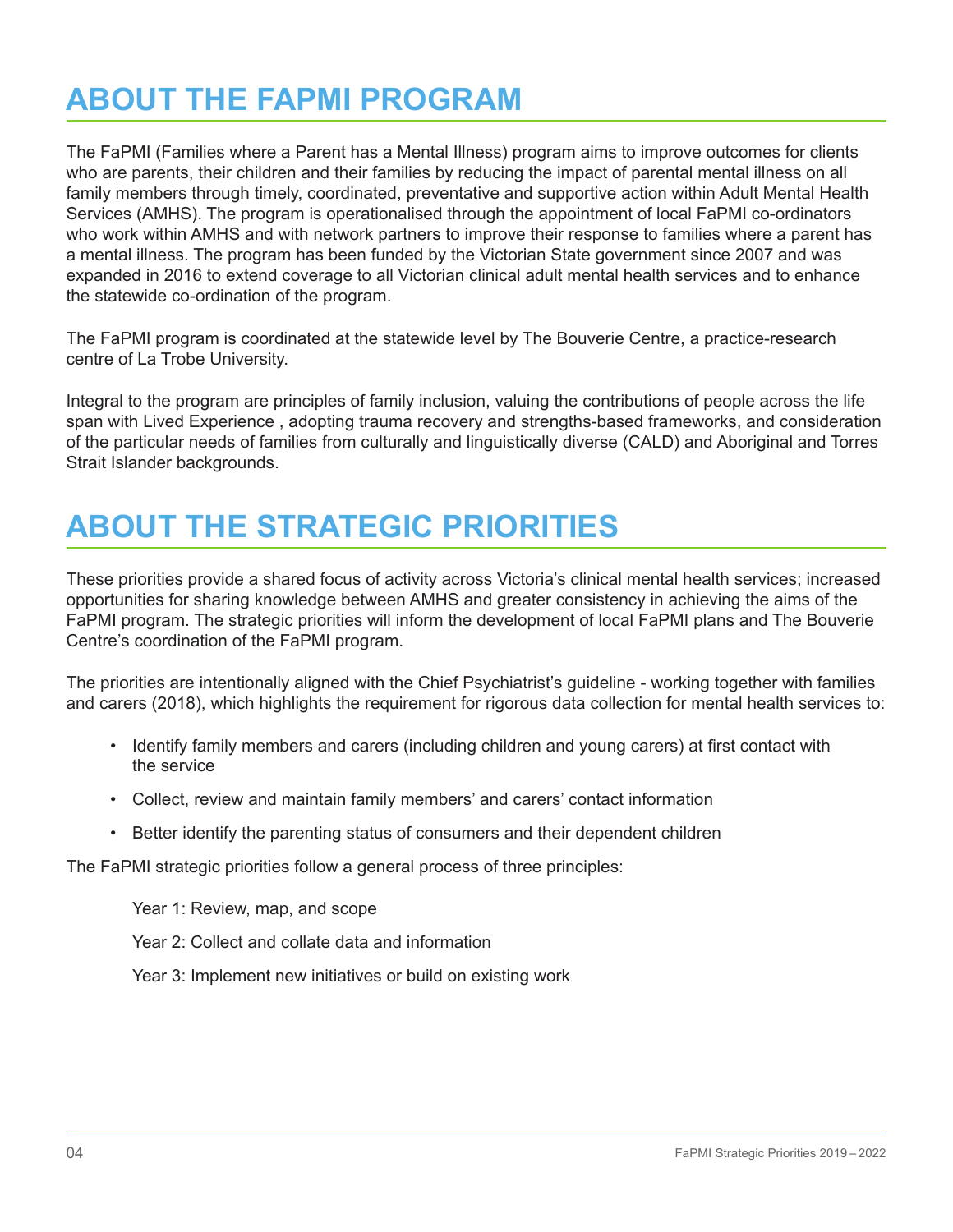# **FAPMI STRATEGIC PRIORITIES 2019-2022**

### **STRATEGIC PRIORITY 1:**

**Improve data collection, analysis and utilisation**

**Effective processes for collecting and analysing data will inform priorities for local and statewide action**

## **STRATEGIC PRIORITY 2:**

**Enhance clinical practice**

**Mental health practitioners equipped with relevant and effective practice models will achieve improved outcomes for families where a parent has a mental illness**

# **OUR AIM**

To improve outcomes for clients who are parents, their children and their families by reducing the impact of parental mental illness on all family members through timely, coordinated, preventative and supportive action within AMHS

# **STRATEGIC PRIORITY 3:**

**Strengthen Partnerships**

**Effective working relationships between AMHS and services relevant to children and families will enable AMHS clients, their families and children to access these services in a timely and coordinated manner**

### **STRATEGIC PRIORITY 4:**

**Respond to local need**

**FaPMI program activity will be tailored to reflect and respond to the diverse local needs of families where a parent has a mental illness. The approaches undertaken by AMHS to respond to these needs will vary across Victoria**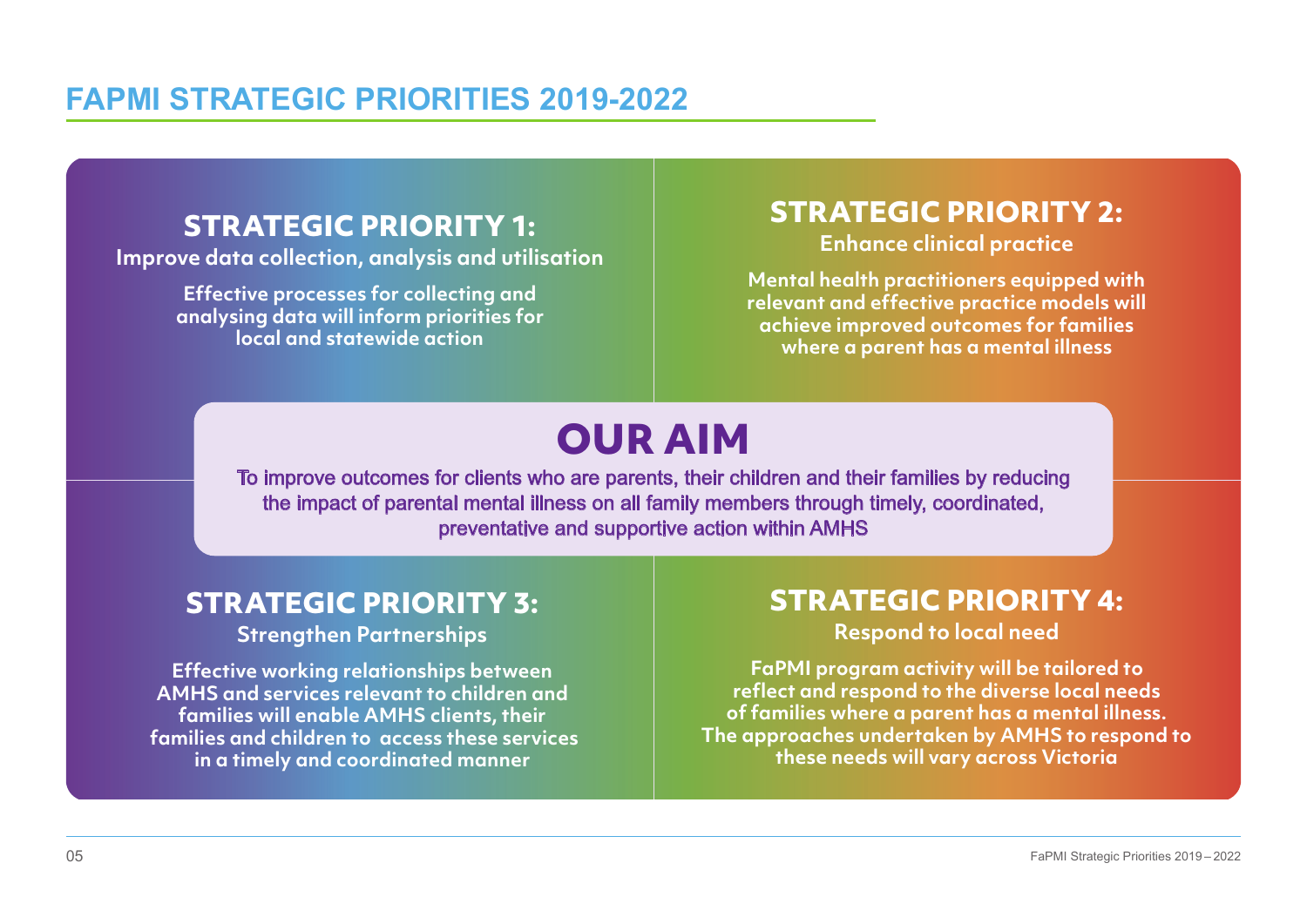# **ANNUAL FAPMI MILESTONES**

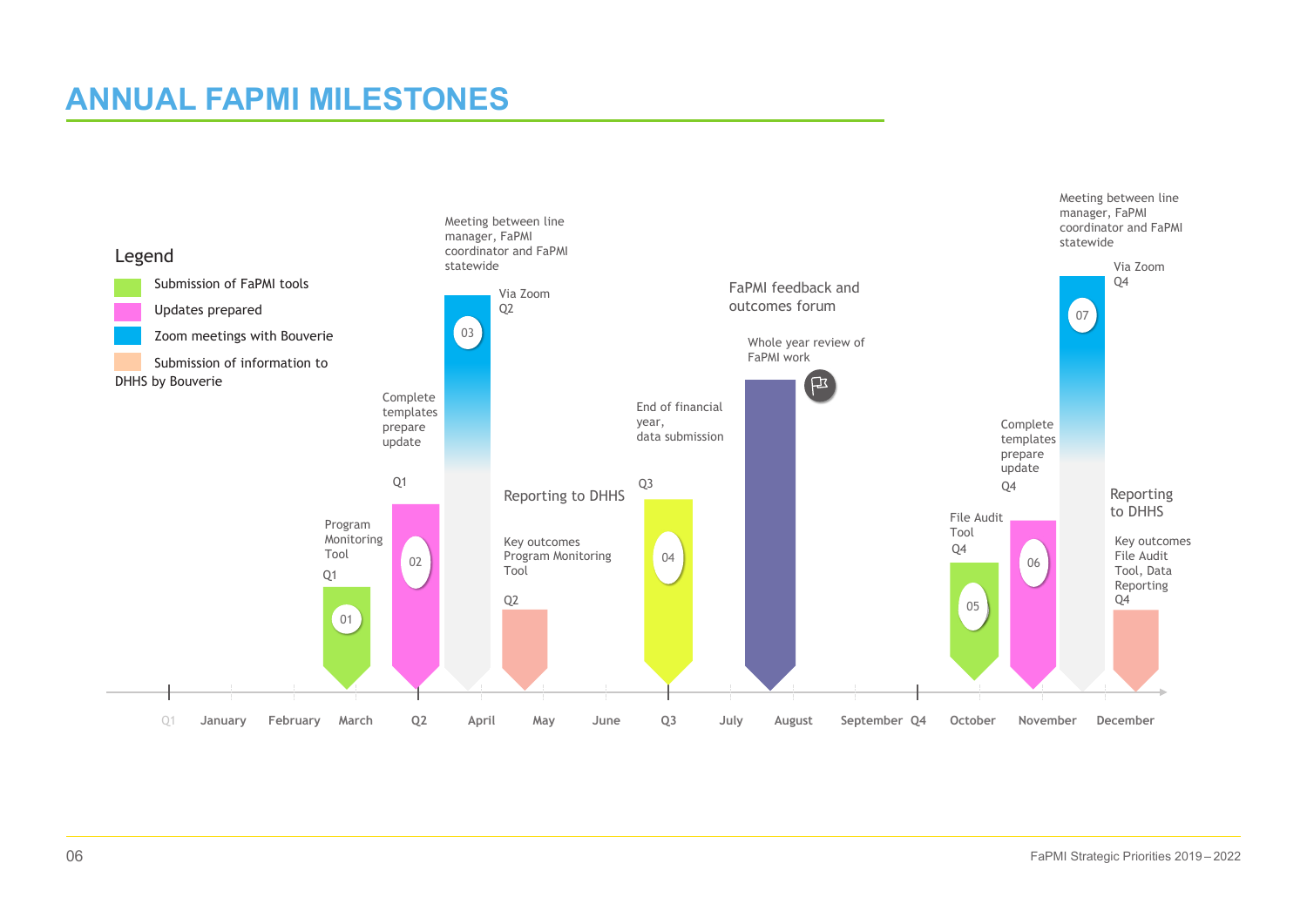### **STRATEGIC GOAL 1: IMPROVE DATA COLLECTION, ANALYSES AND UTILISATION**

#### **Effective processes for collecting and analysing data inform priorities for local and statewide action**

| <b>Strategic area</b>                          | <b>Activities</b>                                                                                                                                                                | Year           | <b>Measures of progress</b>                                                                                                                                                                 |
|------------------------------------------------|----------------------------------------------------------------------------------------------------------------------------------------------------------------------------------|----------------|---------------------------------------------------------------------------------------------------------------------------------------------------------------------------------------------|
|                                                | Identify any current issues around the collection of parent client data,<br>including accuracy and completeness                                                                  | $\overline{1}$ | <b>YEAR 1:</b><br>Provision of feedback at the bi-annual Bouverie/AMHS meeting regarding the<br>collection of parent client data                                                            |
|                                                | Report on any identified deficits in collection and propose strategies<br>for addressing gaps                                                                                    | $\overline{1}$ |                                                                                                                                                                                             |
| 1.0<br><b>Parent client data</b><br>collection | Produce a profile of clients who are parents from existing registration<br>(PR1/MH1) data identifying key demographic information                                                | $2+$           | <b>YEAR 2:</b><br>Document produced with data from July 1, 2020 to June 30, 2021 showing all<br>parent clients in this range<br><b>PARENT CLIENT DATA COLLECTION:</b><br>(Resources year 2) |
|                                                | Ensure that the parent client data profile is appropriately shared<br>across AMHS and as appropriate incorporated into existing reporting<br>of client data and service activity | $2+$           | From Registration (PR1/MH1)<br>Living status (children)<br>• Date of Birth<br>Sex<br>٠<br>Country of Birth<br>Indigenous status<br>Marital status<br>• Referral Source OR Referral Services |
|                                                | Use the parent client profile to regularly review and inform FaPMI<br>program workplans, and service improvement activities                                                      | $3+$           | <b>YEAR 3:</b><br>Workplans reviewed using parent client profile data to identify local priorities<br>Service improvement activity is informed by parent client data                        |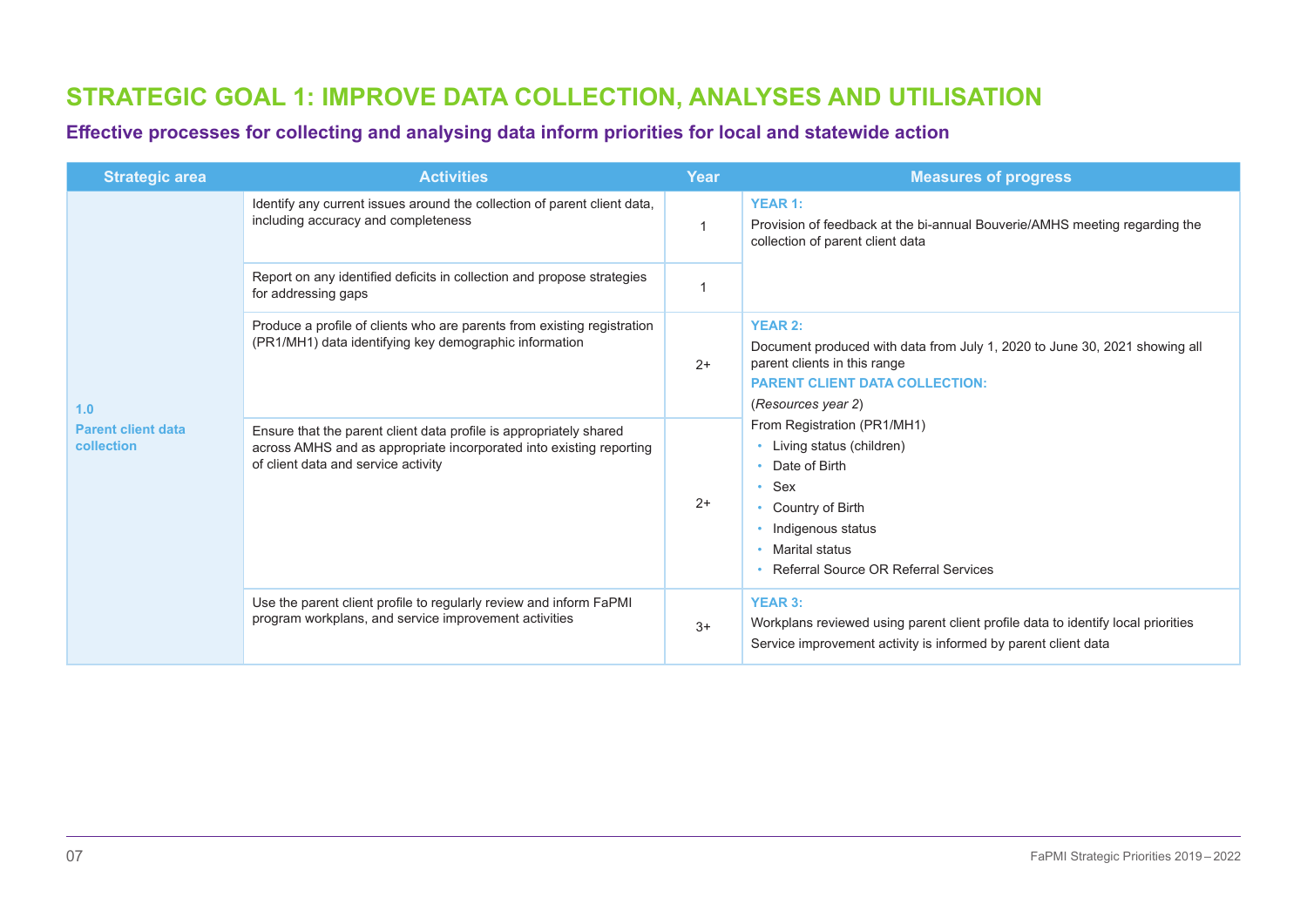| <b>Strategic area</b>                                                                          | <b>Activities</b>                                                                                                      | Year | <b>Measures of progress</b>                                                                                                                                                                                                                                     |
|------------------------------------------------------------------------------------------------|------------------------------------------------------------------------------------------------------------------------|------|-----------------------------------------------------------------------------------------------------------------------------------------------------------------------------------------------------------------------------------------------------------------|
| 1.1<br><b>FaPMI program tools:</b><br><b>Program monitoring tool</b><br><b>File Audit Tool</b> | Submit information for the Program Monitoring Tool annually by the<br>end of February                                  | $1+$ | <b>YEAR 1:</b><br>Program monitoring and File Audit Tools are submitted annually in line with the<br>milestone dates<br>Provide the following information from the 'Internal File Audit Tool Report' for<br>discussion at the second zoom meeting in quarter 2: |
|                                                                                                | Complete the File Audit and submit the community based and bed-<br>based spreadsheets annually<br>in October           | $1+$ | Areas of best practice<br>Areas for further development or improvement<br>Recommendations / Implications for service<br>Activities for FaPMI work plan as a result of the File Audit                                                                            |
|                                                                                                | Review any deficits or strengths identified in the Program Monitoring<br>and File Audit Tools                          | $2+$ | <b>YEAR 2:</b><br>Gap analysis undertaken for FaPMI services based on reporting from the Program<br>Monitoring and File Audit Tools. (Resources year 2)                                                                                                         |
|                                                                                                | Use data collected from tools to identify areas<br>for service improvement                                             | $3+$ | <b>YEAR 3:</b><br>Evidence provided of service improvement strategies relating to data from FaPMI<br><b>Tools</b>                                                                                                                                               |
|                                                                                                | Implement plans to improve service responsiveness<br>to FaPMI families according to output collected from<br>the tools | $3+$ |                                                                                                                                                                                                                                                                 |

| <b>Strategic area</b>                                 | <b>Activities</b>                                                                                                                                        | Year | <b>Measures of progress</b>                                                                                                                                                                                                 |
|-------------------------------------------------------|----------------------------------------------------------------------------------------------------------------------------------------------------------|------|-----------------------------------------------------------------------------------------------------------------------------------------------------------------------------------------------------------------------------|
| 1.2<br><b>Identification of</b><br>dependent children | Review existing processes for identifying dependent children                                                                                             |      | <b>YEAR 1:</b><br>Complete an audit of current data collection processes to identify any dependent<br>children data (for examples see Resources year 1)                                                                     |
|                                                       | Establish or strengthen processes for collection data about dependent<br>children of parent clients                                                      | $2+$ | <b>YEAR 2:</b><br>Implement (or continue to utilise) methods of collecting information on dependent<br>children of parent clients including the following data fields:<br>Number of dependent children<br>DOB of each child |
|                                                       | Provide evidence of existing tools which routinely collect data about<br>dependent children of parent clients                                            | 2    | Sex of each child                                                                                                                                                                                                           |
|                                                       | Use the data collected regarding dependent children of parent client's<br>profile to review FaPMI workplan and inform service improvement<br>activities. | $3+$ | <b>YEAR 3:</b><br>Demonstrate use of dependent children data of parent clients in service planning<br>and quality improvement activity                                                                                      |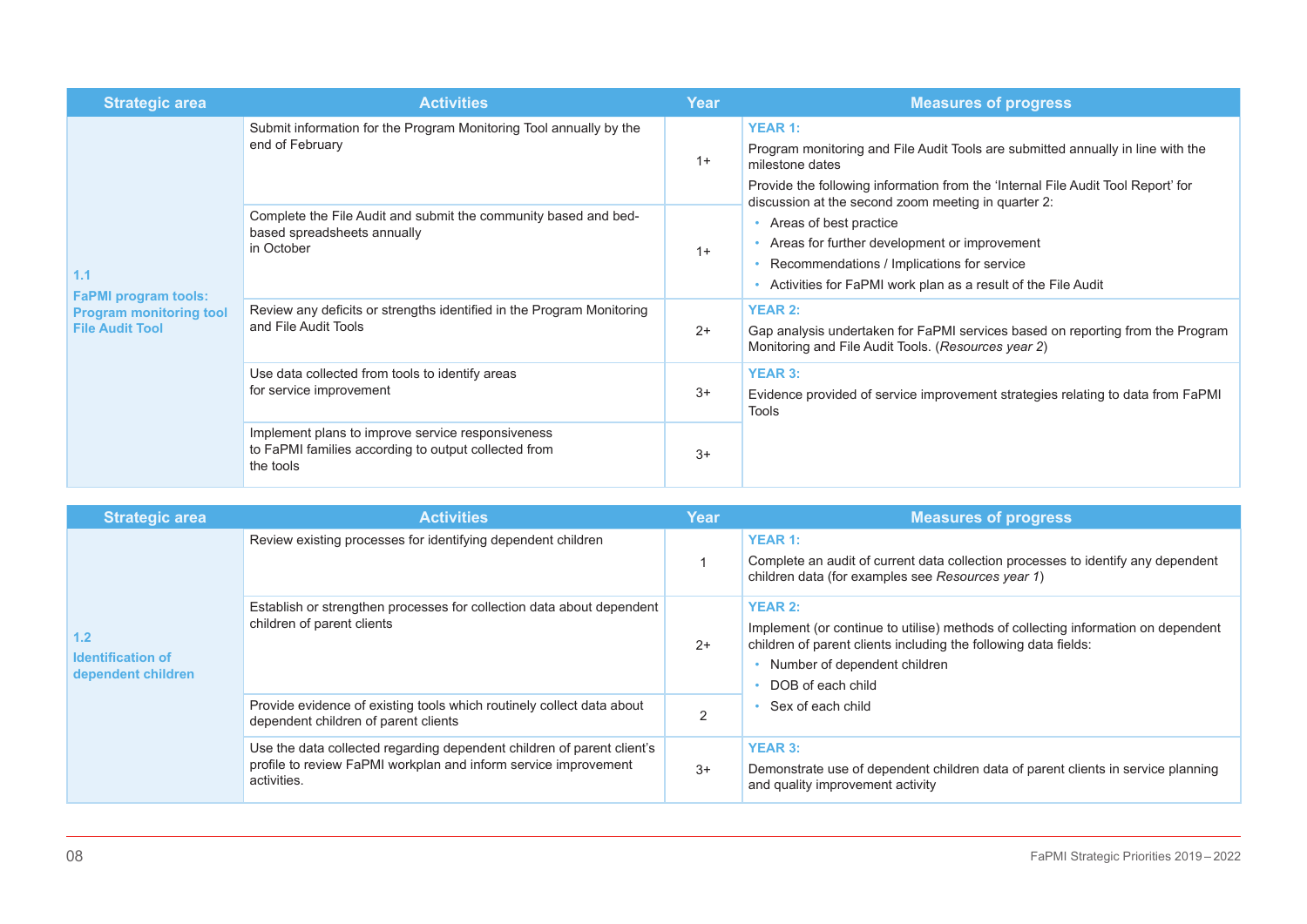### **STRATEGIC GOAL 2: ENHANCE CLINICAL PRACTICE**

#### **Mental health practitioners equipped with relevant and effective practice models will achieve improved outcomes for families where a parent has a mental illness**

| <b>Strategic area</b>                                      | <b>Activities</b>                                                                                                                                                                                                                                                                       | <b>Year</b>    | <b>Measures of progress</b>                                                                                                                                                                                                                                                                                                                                                                                                                     |
|------------------------------------------------------------|-----------------------------------------------------------------------------------------------------------------------------------------------------------------------------------------------------------------------------------------------------------------------------------------|----------------|-------------------------------------------------------------------------------------------------------------------------------------------------------------------------------------------------------------------------------------------------------------------------------------------------------------------------------------------------------------------------------------------------------------------------------------------------|
|                                                            | Review the practice models Let's Talk / SSFC (specific focus on<br>working with families where there are dependent children) and select<br>one or both according to the best fit for service                                                                                            | $\mathbf{1}$   | <b>YEAR 1:</b><br>Select focus of activity<br>• Let's Talk, and/or<br><b>SSFC</b>                                                                                                                                                                                                                                                                                                                                                               |
|                                                            | Review local mental health workforce in context of the above practice<br>models                                                                                                                                                                                                         | 1              | Local staffing information utilised to assess the current capacity to deliver<br>Let's Talk and/or SSFC                                                                                                                                                                                                                                                                                                                                         |
|                                                            | Using the tools provided, undertake implementation planning for Let's<br>Talk and/or SSFC, including setting targets for:<br>• Numbers of offers made to client<br>• Numbers of sessions conducted<br>• Numbers of clinicians using the practice model<br>Implement your chosen model/s | $\overline{2}$ | <b>YEAR 2:</b><br>Implementation tools completed, from supplied templates (Resources year 2):<br>• Readiness tool<br>Readiness thinking<br>• Implementation checklist<br>Implementation plan completed and data collected for SSFC and/or Let's Talk                                                                                                                                                                                            |
| 2.0                                                        | Report on implementation of Let's Talk and/or SSFC                                                                                                                                                                                                                                      | $\overline{2}$ |                                                                                                                                                                                                                                                                                                                                                                                                                                                 |
| Let's Talk and                                             | Build on implementation of program/s and report on progress                                                                                                                                                                                                                             | $2+$           |                                                                                                                                                                                                                                                                                                                                                                                                                                                 |
| <b>Single Session Family</b><br><b>Consultation (SSFC)</b> | Embed your chosen models into the AMHS model of care, ensuring<br>that it aligns with other family inclusive related workforce development<br>initiatives<br>Support the sustained implementation of Let's Talk and SSFC                                                                | $3+$           | <b>YEAR 3:</b><br>Complete package that will be provided to collect data on:<br>Clinician training<br>People trained<br>Program area<br>• Purpose of training<br>• Internal, external or combined<br>• Where training was conducted<br>Duration of training<br>Evaluation of training delivered<br>Uptake documented<br>Numbers of offers made to client<br>• Numbers of sessions conducted<br>• Numbers of clinicians using the practice model |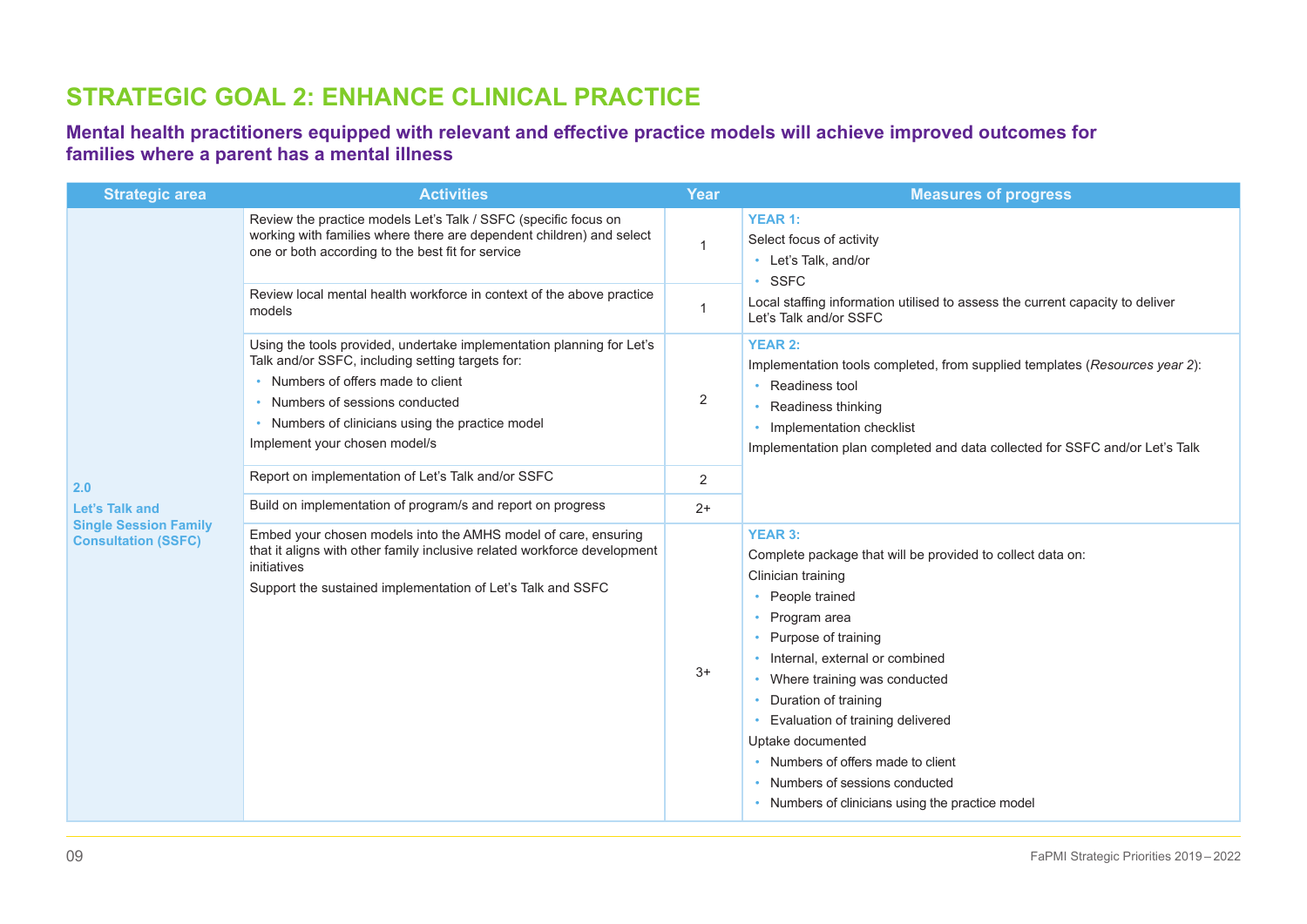| <b>Strategic area</b>                                   | <b>Activities</b>                                                                                                                                                                                            | Year           | <b>Measures of progress</b>                                                                                                                                                                                                                                                                                                                                 |
|---------------------------------------------------------|--------------------------------------------------------------------------------------------------------------------------------------------------------------------------------------------------------------|----------------|-------------------------------------------------------------------------------------------------------------------------------------------------------------------------------------------------------------------------------------------------------------------------------------------------------------------------------------------------------------|
| 2.1<br><b>Other workforce</b><br>development activities | Document other training/professional development opportunities<br>provided by FaPMI coordinators to clinicians within AMHS to enhance<br>skills in working with families where a parent has a mental illness |                | <b>YEAR 1:</b><br>Online workforce initiatives survey tool completed biannually<br>(Resources year 1)                                                                                                                                                                                                                                                       |
|                                                         | Review and report on the implementation of specialist peer support<br>programs                                                                                                                               | $2+$           | <b>YEAR 2:</b><br>Online survey tool completed biannually<br>Workforce section of baseline tool completed (Resources year 2)<br>Specialist peer support programs (e.g. CHAMPS, Space4Us, Parent peer support<br>group)<br>Number of facilitators trained<br>Number of group programs run<br>Number of participants<br>Evaluation data submitted to Bouverie |
|                                                         | Complete workforce section of FaPMI baseline tool and resource                                                                                                                                               | $\overline{2}$ |                                                                                                                                                                                                                                                                                                                                                             |
|                                                         | Using collected data and other related information, develop a FaPMI<br>workforce development implementation plan based on local needs for<br>the next three years 2022-2024                                  | $3+$           | <b>YEAR 3:</b><br>Implementation plan developed to strengthen or roll out FaPMI workforce initiatives<br>in the AMHS                                                                                                                                                                                                                                        |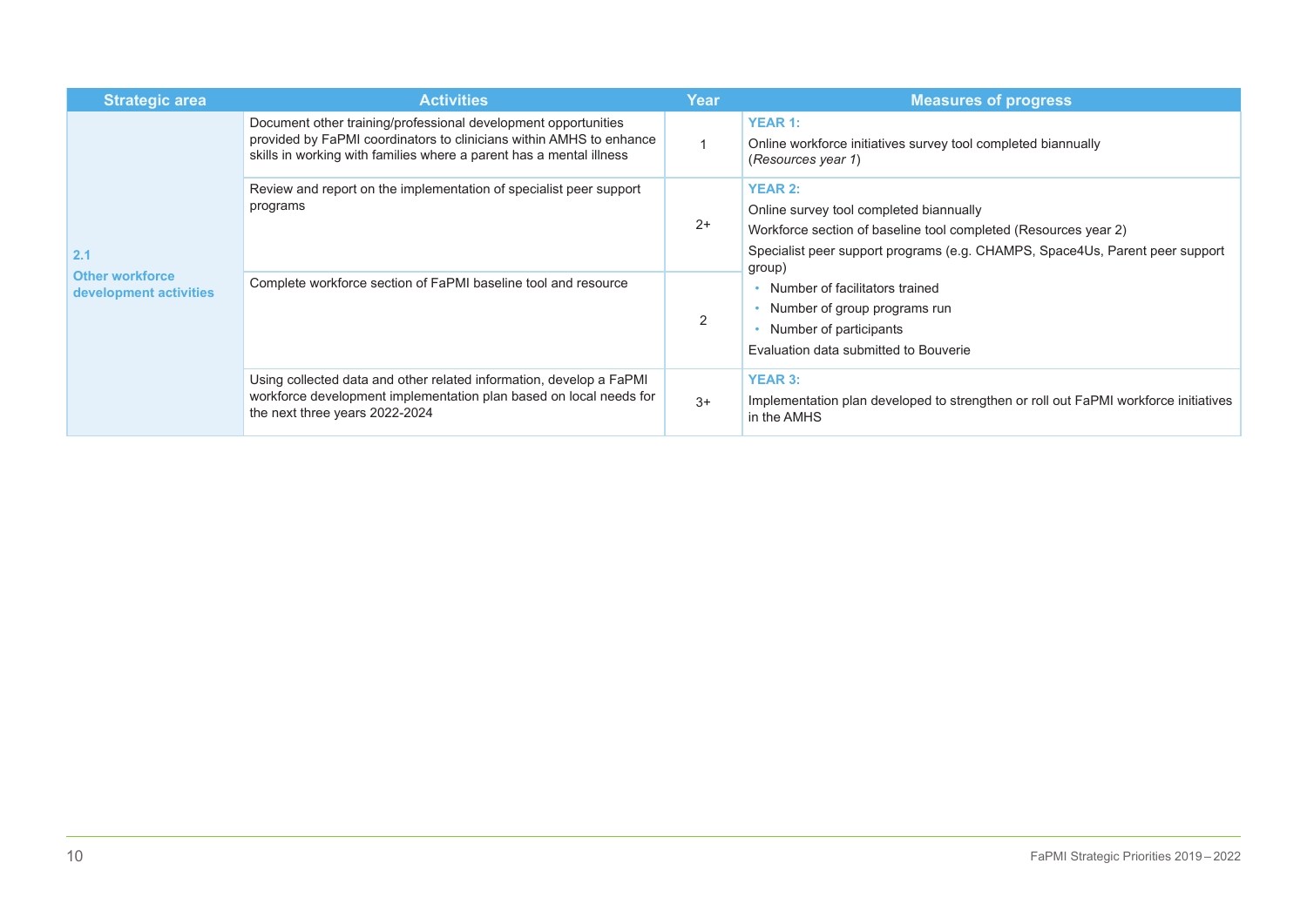### **STRATEGIC GOAL 3: STRENGTHEN PARTNERSHIPS**

#### **Effective working relationships between AMHS and services relevant to children and families will enable AMHS clients, their families and children to access these services in a timely and coordinated manner**

| <b>Strategic area</b>      | <b>Activities</b>                                                                                                                                                                                                                                           | Year | <b>Measures of progress</b>                                                                                                                                                                                                                                                                         |
|----------------------------|-------------------------------------------------------------------------------------------------------------------------------------------------------------------------------------------------------------------------------------------------------------|------|-----------------------------------------------------------------------------------------------------------------------------------------------------------------------------------------------------------------------------------------------------------------------------------------------------|
| 3.0<br><b>Partnerships</b> | Map the FaPMI related partnerships/collaborative work currently<br>occurring between the AMHS and network partners (consideration<br>is given to collaborative/co-design projects with consumer and carer<br>peak bodies and people with lived experiences) |      | <b>YEAR 1:</b><br>Document using the information provided in the Program Monitoring tool document:<br>(Resources year 1)<br>What agreements are established<br>How are these demonstrated<br>Strength and formalisation of partnerships<br>Online partnerships assessment tool completed biannually |
|                            | Support the development of resources that promote effective<br>partnerships (MOU's, joint protocols)                                                                                                                                                        | $2+$ | <b>YEAR 2:</b><br>AMHS will conduct a more in depth review of its engagement with external FaPMI<br>relevant organisations and forums using the checklist from year one and seek to<br>develop any new partnerships that supports FaPMI work                                                        |
|                            | Develop relationships with relevant organisation within mental health<br>and network partners to authorise and support better integration and<br>co-ordination of services for families where a parent has a mental<br>illness                              | $3+$ | <b>YEAR 3:</b><br>The Bouverie Centre in 2021 will deliver a half day forum with a focus on best<br>practice in building and sustaining effective partnerships<br>The effectiveness of already formed partnerships is continually evaluated and                                                     |
|                            | Foster the sustained implementation of specialist peer support group<br>programs, partnerships and initiatives that directly benefit families                                                                                                               | $3+$ | assessed at a local level                                                                                                                                                                                                                                                                           |